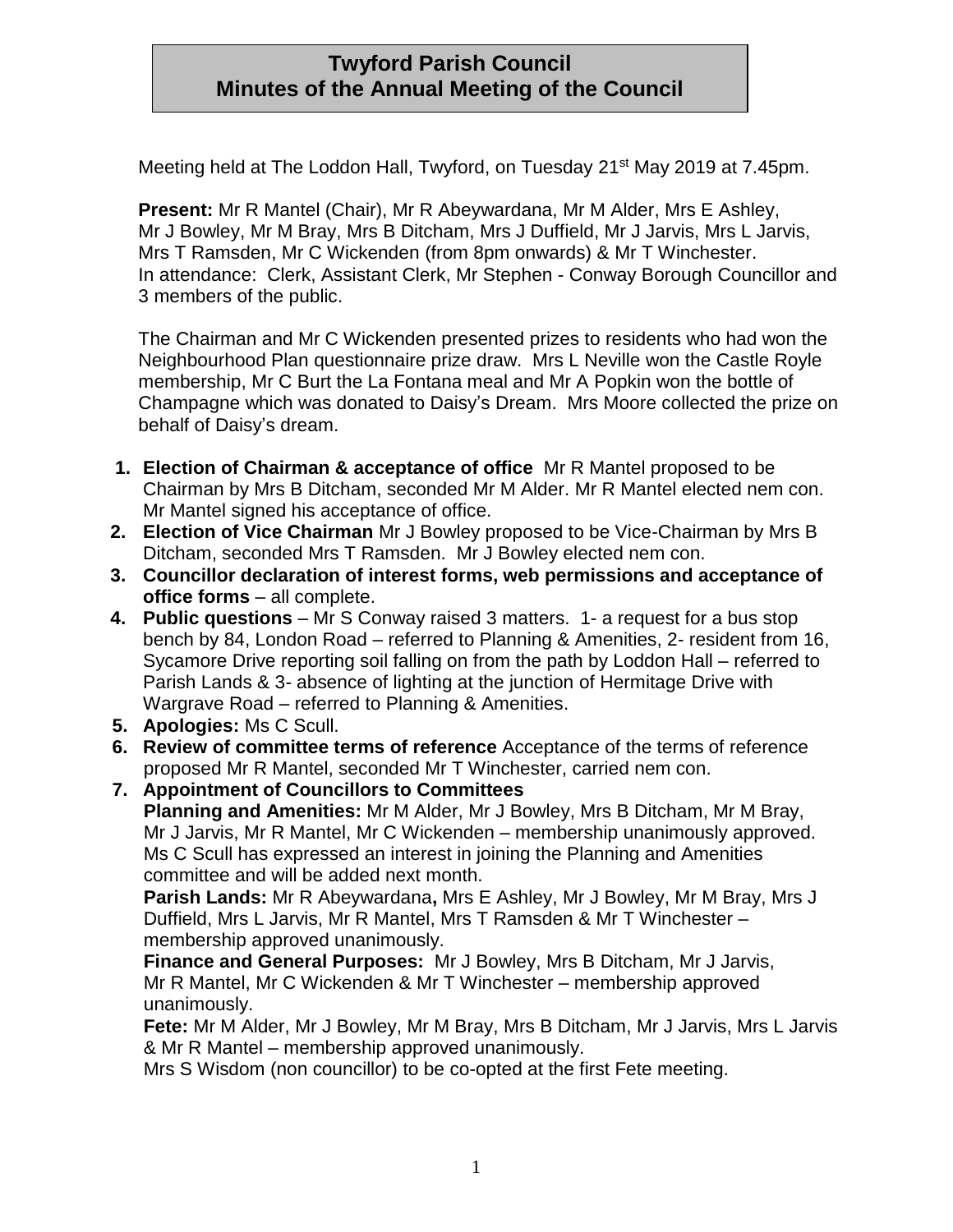### **8. Appointment of Councillor Representatives**

Age Concern – Mrs T Ramsden approved unanimously.

BALC AGM representatives – Mr R Mantel & Mr J Bowley proposed Mr M Bray, seconded Mr C Wickenden, approved nem con.

Community Hub – Mr J Bowley and Mr C Wickenden reserve approved nem con. Flood Action Group – Mr J Jarvis and Mrs L Jarvis were previous representatives. Agreed for the clerk to follow up whether the scheme is still operating.

HBUG – Mr R Abeywardana & Mr C Wickenden, approved unanimously.

Hurst Parochial Charities (Almshouses) [TW - appointed in January 2018-22] Noted. Neighbourhood Action Group – Mrs E Ashley & Mrs T Ramsden reserve, approved unanimously.

Ruscombe Parish Council – Mrs L Jarvis approved unanimously.

TRCA (Loddon Hall) - Mr J Jarvis approved unanimously.

Twyford in Bloom - Mr M Bray approved unanimously.

Twyford Together awards judging panel – Mrs J Duffield approved unanimously.

Twyford Together Executive – Mrs B Ditcham approved unanimously.

Twyford Twinning Association – Mr M Alder & Mrs B Ditcham approved unanimously.

WBC Borough / Parish Liaison Forum – Mr R Mantel & Mr J Bowley approved nem con.

WDALC representatives Mr R Mantel, Mr J Bowley & Mrs B Ditcham reserve – carried nem con.

### **9. Review and adoption of policies:**

*Policies have been circulated to councillors. Dates show the date adopted / reviewed by the Finance and General Purposes committee. Policies are reviewed on a rolling basis*. Policies noted. Bullying and Harassment policy 23.10.12 CCTV policy adopted 22.10.13 Code of Conduct adopted 24.04.18 Data Protection policy 25.06.13 Disciplinary Procedure adopted 27.11.12 Document Management Procedures 24.04.18 Electronic Mail Policy and Procedure 23.10.18 Equal Opportunities Policy 26.03.13 Financial Regulations 26.09.17 Grant policy 26.03.19 Handling Complaints Procedure 26.03.13 Health and Safety Policy adopted 24.09.13 Investment Policy adopted 26.11.13 Metal Detecting policy 12.06.18 Pension Fund Policy 26.03.13 Procedure for making cheque payments 18.09.12 Publishing policy 24.03.15 Risk Management Policy adopted 22.04.14 Social Media Policy 13.12.18 Snow/grit policy 24.04.18 Standing Orders 26.03.19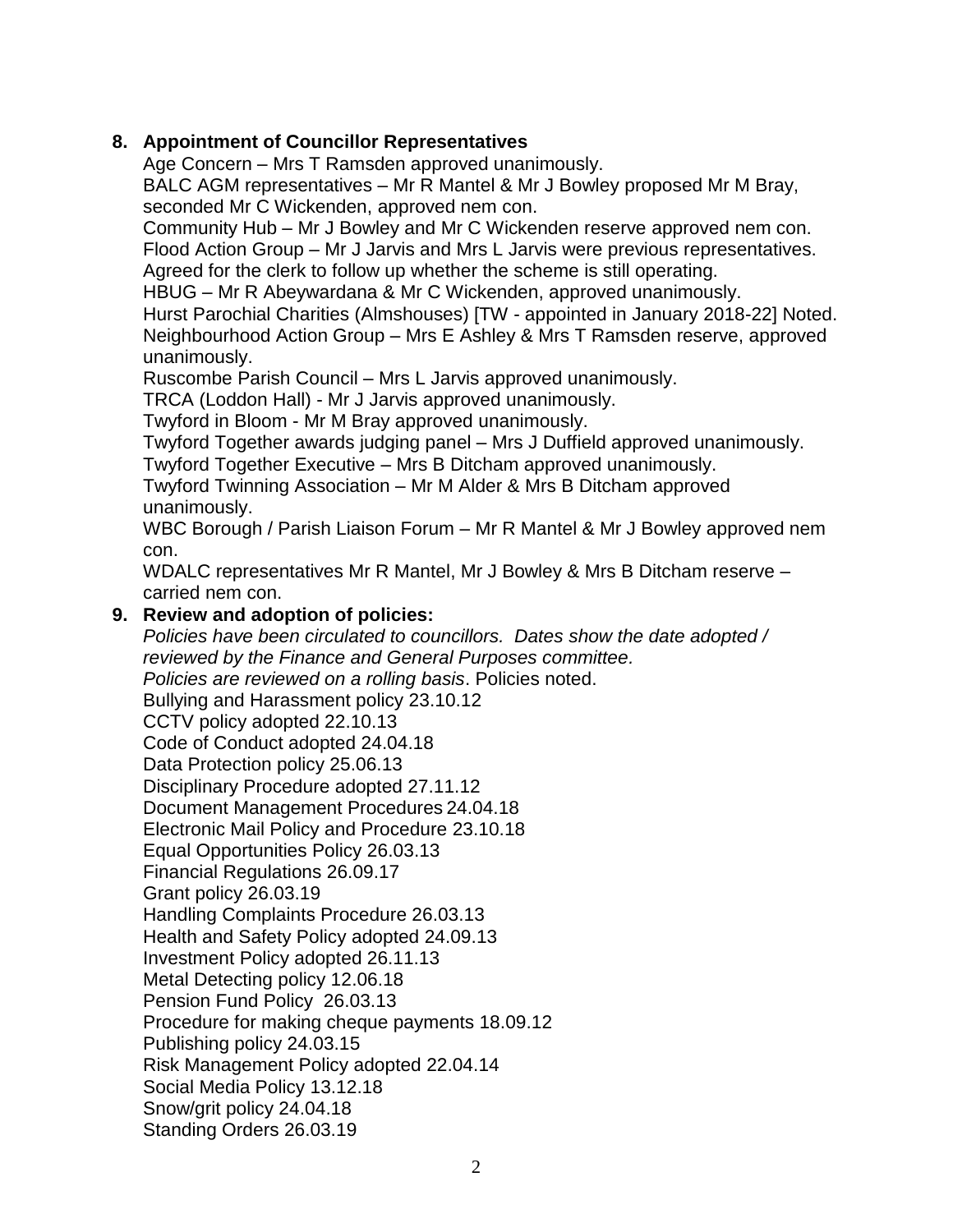### **10. Review of the council's subscriptions to other bodies**

 To approve renewal of Connecting Communities in Berkshire membership £32 – Approval proposed Mr J Jarvis, seconded Mr C Wickenden, motion carried unanimously.

 To approve membership of Berkshire Association of Local Councils £1,451.40 – Approval proposed Mr J Jarvis, seconded Mr C Wickenden, motion carried unanimously.

- **11. Declarations of interests in items on the agenda** none.
- **12. Dispensations** none.

**13. Minutes of the meeting held on 23rd April 2019** Minutes approved as a true and accurate record. Proposed Mr M Bray, seconded Mrs B Ditcham. Motion carried nem con.

#### **14. Minutes of the Annual Parish Meeting 24.04.19 (noted and public questions to be referred to the relevant committee)**

## **15. Matters Arising** – none.

**16. Borough Council Matters** Mr L Ferris and Mr W Smith – no report. Mr S Conway reported several meetings with Wokingham Borough Council covering issues such as the 128 bus service and subsidy, Wokingham shuttle bus, recycling, air quality, commuter issues and library/community hub. He would like to be on the WBC planning committee and will be presenting a petition from Wessex Garden residents at the Council meeting.

Mr R Abeywardana commented that on the subject of air quality improving car parking would increase pollution. Better public transport is required and this needs to be pushed forward. Mr Conway reported that he has also been looking at ways of encouraging the use of cycles to the station. Mr Conway raised the issues Brook Street residents have and mentioned a government initiative where residents can legally park on pavements. Mrs B Ditcham reported a residents concerns on WBC grass cutting.

**17. Liaison with Ruscombe Parish Council**. There were no representatives from Ruscombe Parish Council. Mrs Jarvis reported on their meeting reporting that the following had been discussed: CIL money; parking at Pennfields; loneliness project; Annual Parish Meeting.

Mr R Abeywardana commented that loneliness should be taken seriously as it is a real mental health issue. Mrs Ditcham has returned the CCB questionnaire on loneliness in Twyford. The research is being carried out by CCB in order to address loneliness in the area.

## **18. Reports:**

18.1Planning and Amenities Committee & Neighbourhood Plan 07.05.19

- Mr C Wickenden summarised the minutes.
- 18.2 Parish Lands Committee no May meeting held
- 18.3 Finance Committee no May meeting held
- 18.4 Twyford Village Fete no May meeting held
- 18.5 Other representatives reports

18.5.1 Meet your councillor – 11.05.19 Mrs Ditcham and Mrs Duffield attended and reported that the United Reformed Church Warden mentioned that their retaining wall is in a bad state of repair and they are applying to demolish the wall and create a plaza effect. They are in talks with the conservation officer as the building is listed. The pathway next to the church is dark and slippery and the clerk has reported this to WBC. 18.5.2 Community Hub – no meeting.

18.5.3 Twyford in Bloom - the route has been confirmed for the  $22<sup>nd</sup>$  July.